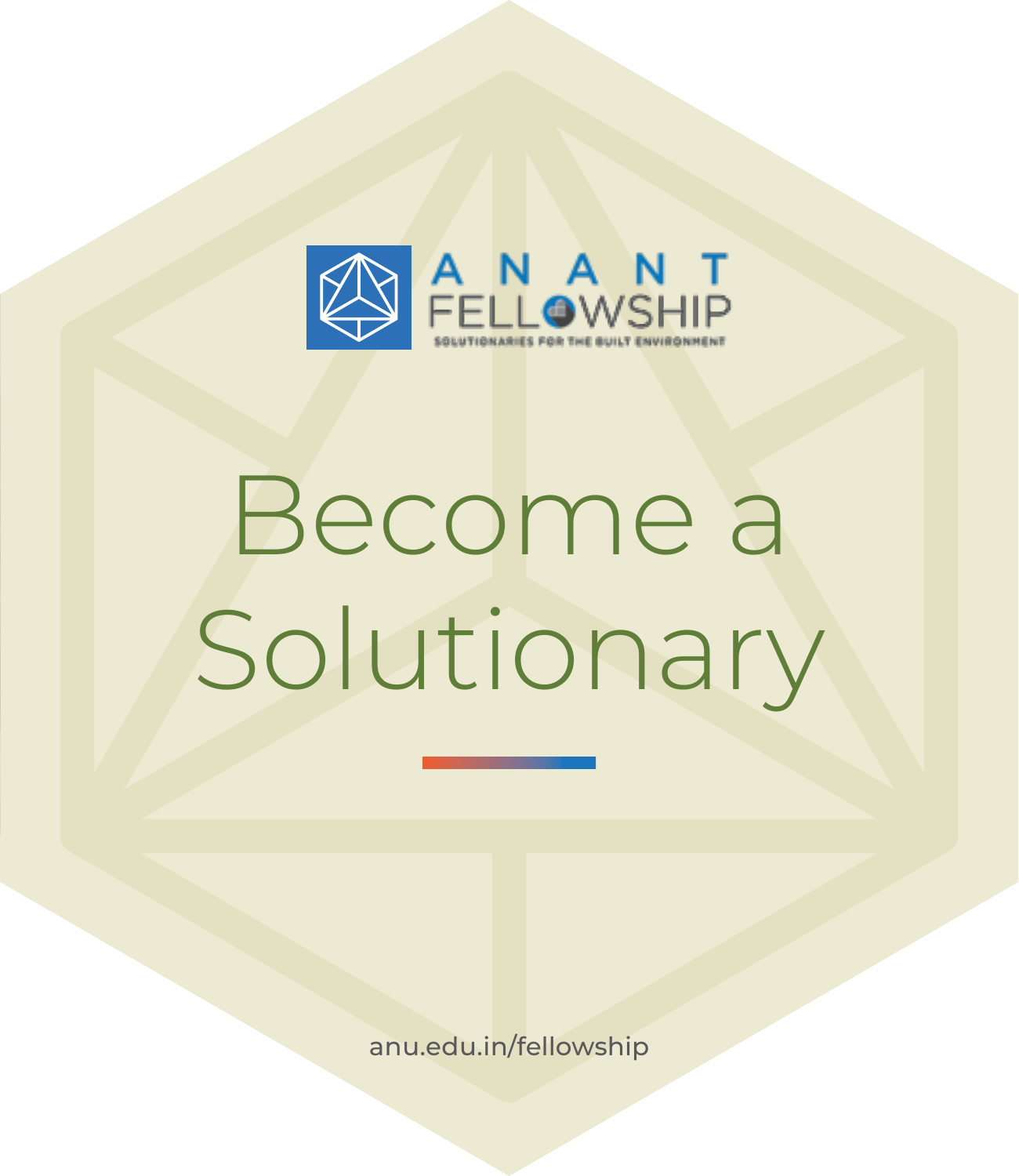

 $\bigtriangleup$ nant Fellowship is a one-year postgraduate diploma programme in the Built Environment that prepares and empowers solutionaries to design, build and preserve an equitable built environment. The multidisciplinary curriculum designed by leading academics, industry practitioners and global experts provide fellows with an experiential learning experience unmatched by any other programme.



**Dr Anunaya Chaubey** Provost, AnantU; PhD in English Literature, Patna University; Salzburg Global Fellow



Associate Professor PhD in Economics, Cornell University



**Dr Amareswar Galla** Director ICICL PhD, Australian National University; Salzburg Global Fellow



**Priyamwada Singh** Master of Architecture, Columbia University, New York





**Dr Ashima Sood**



**Dr Rodolphe El-Khoury** PhD, Princeton University Dean, School of Architecture, University of Miami



**Dr Subhalaxmi Mohapatra** PhD in Health Economics, Utkal University, Orissa





**Dr Pramath Raj Sinha** Founding Provost, AnantU; Founder and Chairman, Harappa Education; Founding Dean, ISB



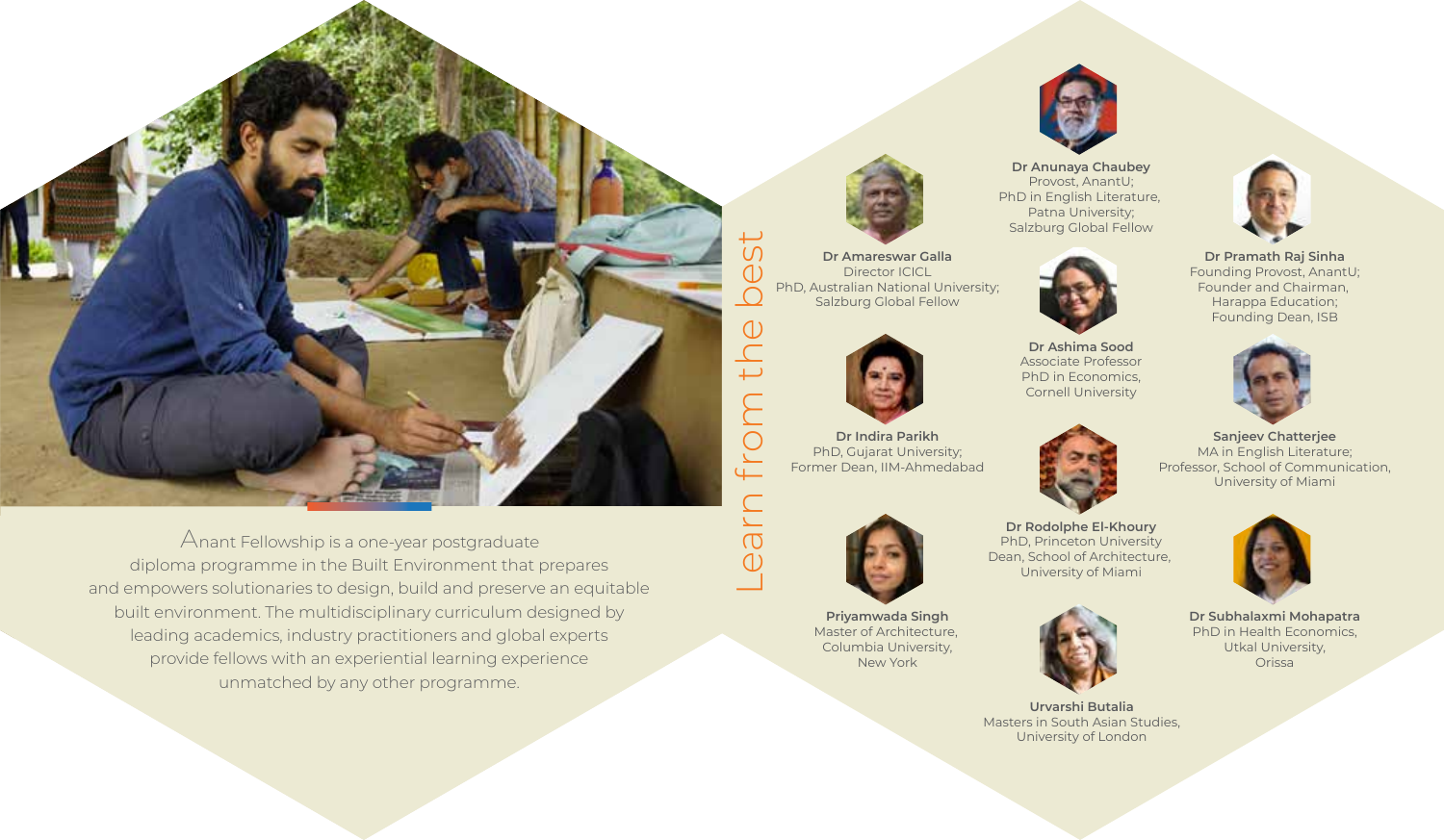- a Applicants should have successfully completed an undergraduate or postgraduate degree in any discipline before the start of the Fellowship. Students in their final year may also apply
- **b** Demonstrated commitment to improving the Built Environment, and an understanding of the issues pertaining to this area
- A combination of good academic and **c** extracurricular achievements

**Mode of delivery (Academic Year 2022-23)** One-year, full-time, residential programme. Classes will be held at the varsity campus.

## Admissions **Eligibility**

**4** Design for Development **6** Live Action Project (LAP)

The Live Action Project is an 8-month long experiential track offered at Anant Fellowship, where the Fellows will work in teams to propose an innovative, equitable and sustainable solution to a built environment problem. It is the 'action' part of the curriculum, which offers hands-on learning on real-time issues that affect the built environment. Fellows will have the option to work with an organisation currently working in this domain or, design their own projects.



Live Action Project



### **Fees**

Anant Fellowship is curated and designed by experts from the fields of design, architecture, technology, liberal arts, and management. Modules offered at the Fellowship are divided into 6 tracks namely,

Tuition: INR 5,00,000\* LPA Hostel: INR 2,00,000 LPA Total: INR 7,00,000 LPA \*Need-based tution scholarships available

**1** Flagship Track: Society and Culture **2** Fundamentals of the Built Environment **5** Self Growth & Leadership **3** Language and Methodology

Become a SOLUTIONARY

m **TRIST**  FAHLEAH

Launched in 2017, the programme has attracted more than 143 fellows from over 18 countries across the globe. Throughout the year fellows work together in an immersive hands-on experience with colleagues from diverse cultures, nationalities, educational and professional backgrounds to solve some of the most pressing challenges of our built environment.



## **Trackwise Learning**